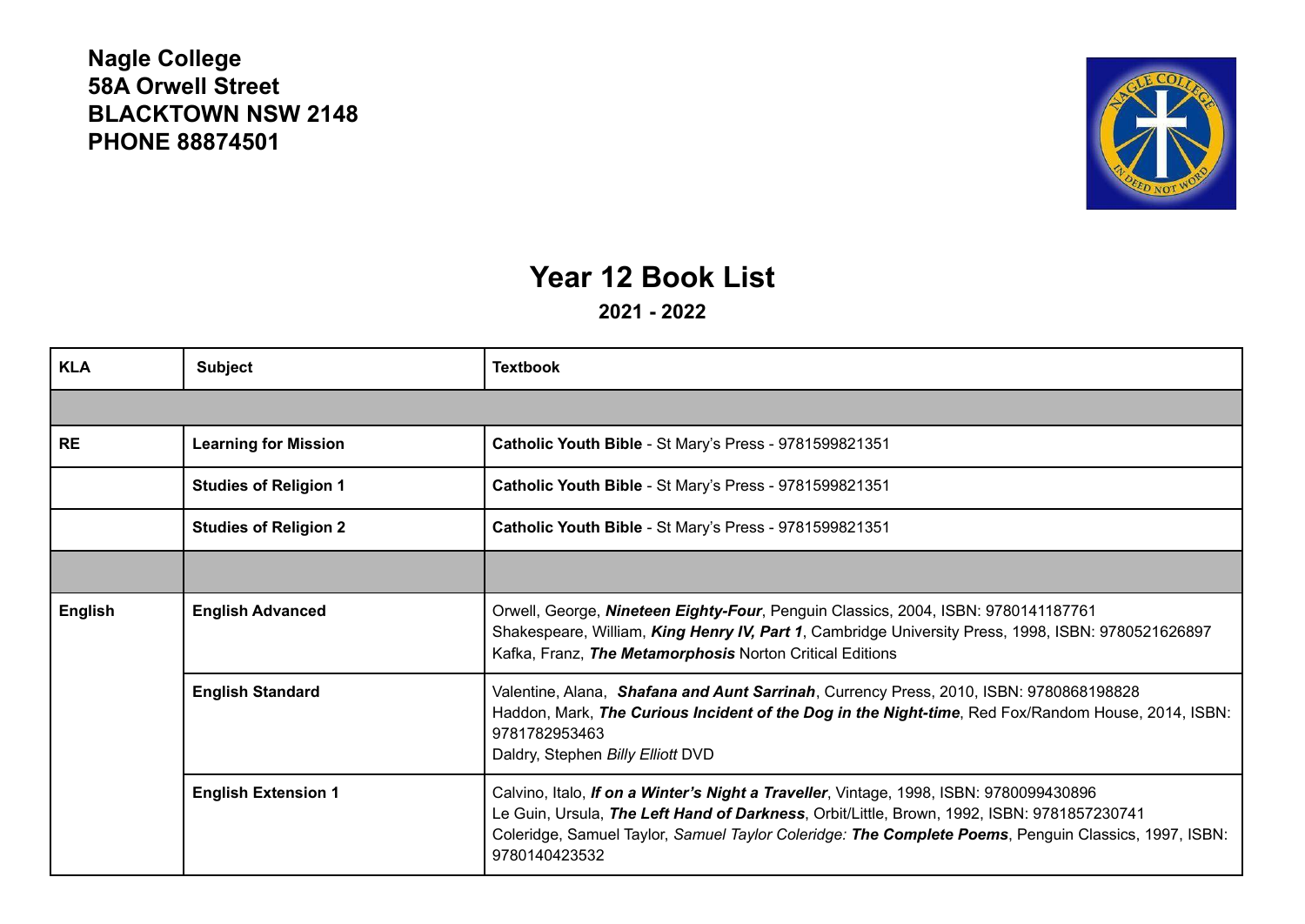|                    | <b>English Studies</b>                                        | Daldry, Stephen Billy Elliott DVD                                                                                                                                        |  |  |
|--------------------|---------------------------------------------------------------|--------------------------------------------------------------------------------------------------------------------------------------------------------------------------|--|--|
|                    | English as an Additional Language or<br><b>Dialect (EALD)</b> | Valentine, Alana, Shafana and Aunt Sarrinah, Currency Press, 2010, ISBN: 9780868198828<br>Baillie, Allan, The China Coin, Penguin Books Australia, 1992, ISBN 0140347534 |  |  |
|                    |                                                               |                                                                                                                                                                          |  |  |
| <b>Mathematics</b> | <b>Mathematics Advanced</b>                                   | Maths In Focus 12 Mathematics Advanced 3rd Edition<br>Print and Digital ISBN: 9780170413220                                                                              |  |  |
|                    | <b>Mathematics Extension 1</b>                                | Maths in Focus 12 Mathematics Extension 1 3rd Edition<br>Print and Digital ISBN: 9780170413367                                                                           |  |  |
|                    | <b>Mathematics Standard</b>                                   | Oxford Insight Mathematics Standard 2 Year 12<br>Print and Digital ISBN: 9780190312145                                                                                   |  |  |
|                    | <b>Mathematics Extension 2</b>                                | Maths In Focus: Mathematics Extension 2 Year 12<br>Print and Digital ISBN: 9780170413435                                                                                 |  |  |
|                    |                                                               |                                                                                                                                                                          |  |  |
| <b>Science</b>     | <b>Biology</b>                                                | Heinemann Biology 2 Skills and Assessment<br>ISBN: 9780655700265                                                                                                         |  |  |
|                    | <b>Chemistry</b>                                              | Pearson Chemistry 12 NSW student book<br>ISBN: 9781488619281                                                                                                             |  |  |
|                    | <b>Physics</b>                                                | Pearson Physics 12 NSW student book<br>ISBN: 9781488619304                                                                                                               |  |  |
|                    |                                                               |                                                                                                                                                                          |  |  |
| <b>HSIE</b>        | <b>Ancient History</b>                                        | Antiquity 2 Oxford 4th Edition<br>ISBN: 9780190302986                                                                                                                    |  |  |
|                    | <b>Business Studies</b>                                       | <b>Business Studies in Action HSC 5th Edition</b><br>ISBN: 9780730365631                                                                                                 |  |  |